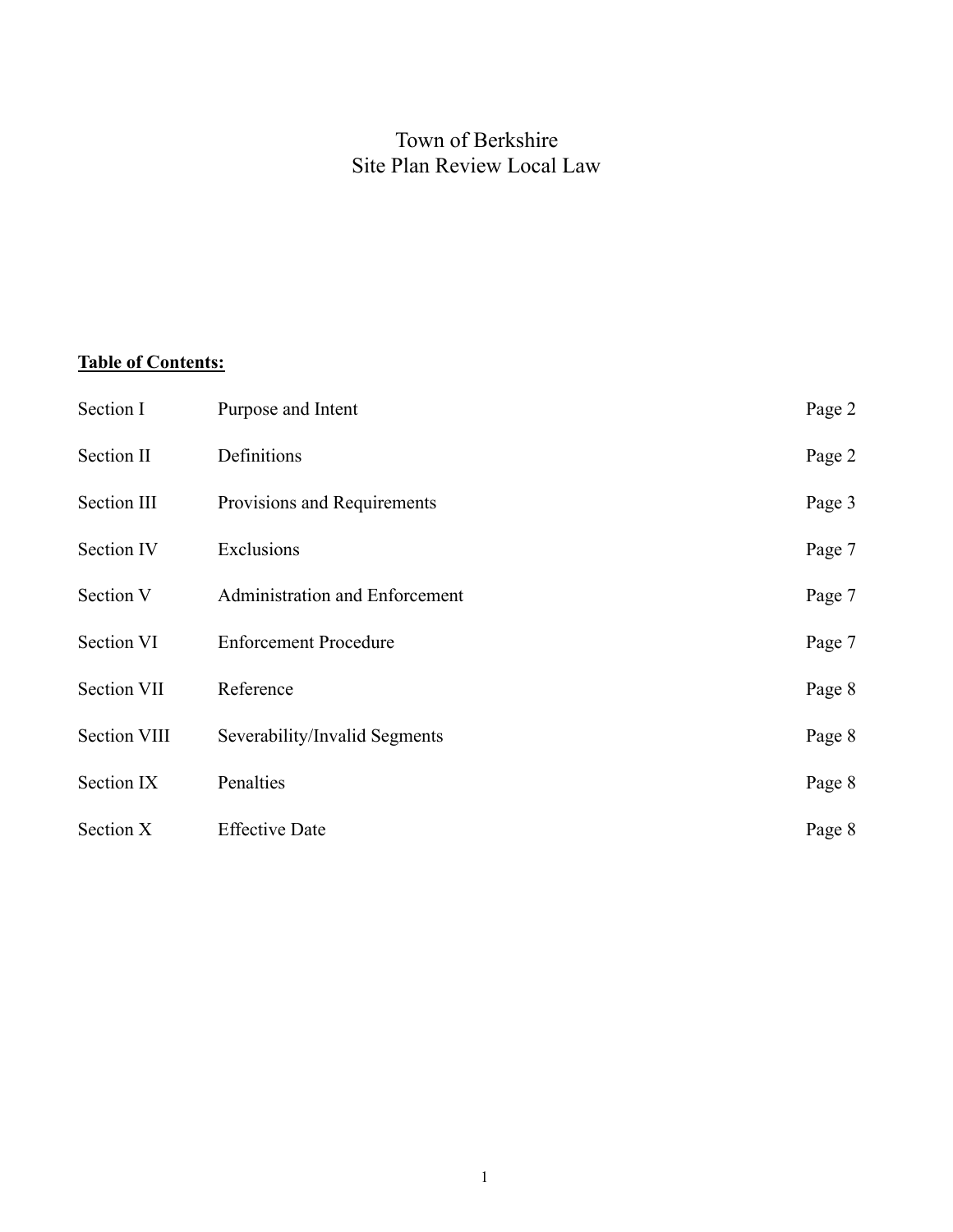#### **Section I: Purpose and Intent:**

Be it enacted by the Town Board of The Town of Berkshire to declare its intent to protect the health, safety and general welfare of the citizens, as recognized in the Town's Comprehensive Plan, through review and approval of site plans. Rules and regulations are established by the Town Board of Berkshire, New York, and will be revised as necessary to protect property and individuals as appropriate and described within this Site Plan Review Local Law.

#### **Section II: Definitions:**

As used in this local law the following terms and phrases shall have the following meanings:

"EAF" – an Environmental Assessment Form prepared to identify impacts of a proposed project.

"EIS" – an Environmental Impact Statement prepared in accordance with SEQRA.

"Family" – persons living together as a single housekeeping unit.

"Floodplain" – any land located within a regulatory floodway as defined in the FEMA Flood Map.

"Land Use Activity" – any development or other activity which changes the use or appearance of land or a structure or the intensity of use of land or structure. "Land use activity" shall include, but not limited to, the following: new structures, expansions to existing structures, new uses, changes in or expansion of existing uses, driveways, and excavations for the purpose of extracting soil, gravel or mineral deposits.

"One family dwelling" – a complete self-contained residence for permanent habitation by one family unit, and containing one or more rooms and facilities for living including cooking, sleeping, and sanitary needs.

"Parking Space" – a space equal to 200 square feet with the approximate dimensions of 10' x 20'.

"Site Plan" – an outline of a proposed development or activity for use of land showing the layout and design that will be used by the Town Board to determine if use is in the best interest of the community.

"Sketch Plan" – a statement and rough draft prepared for a review conference showing the location and dimensions of a planned land use activity.

"SEQRA" – the State Environmental Quality Review Act constituting Environmental Law Article 8 and the implementation regulations found in 6 NYCRR part 617.

"SPDES" – the New York State Pollutant Discharge Elimination System to ensure appropriate pollution prevention and is administered by the Environmental Conservation Law and the Public Health Law.

"Structure" – any object constructed, installed or placed on land to facilitate land use and development or subdivision of land including, but not limited to, the following: buildings, sheds, signs, paving, decks, additions and alterations.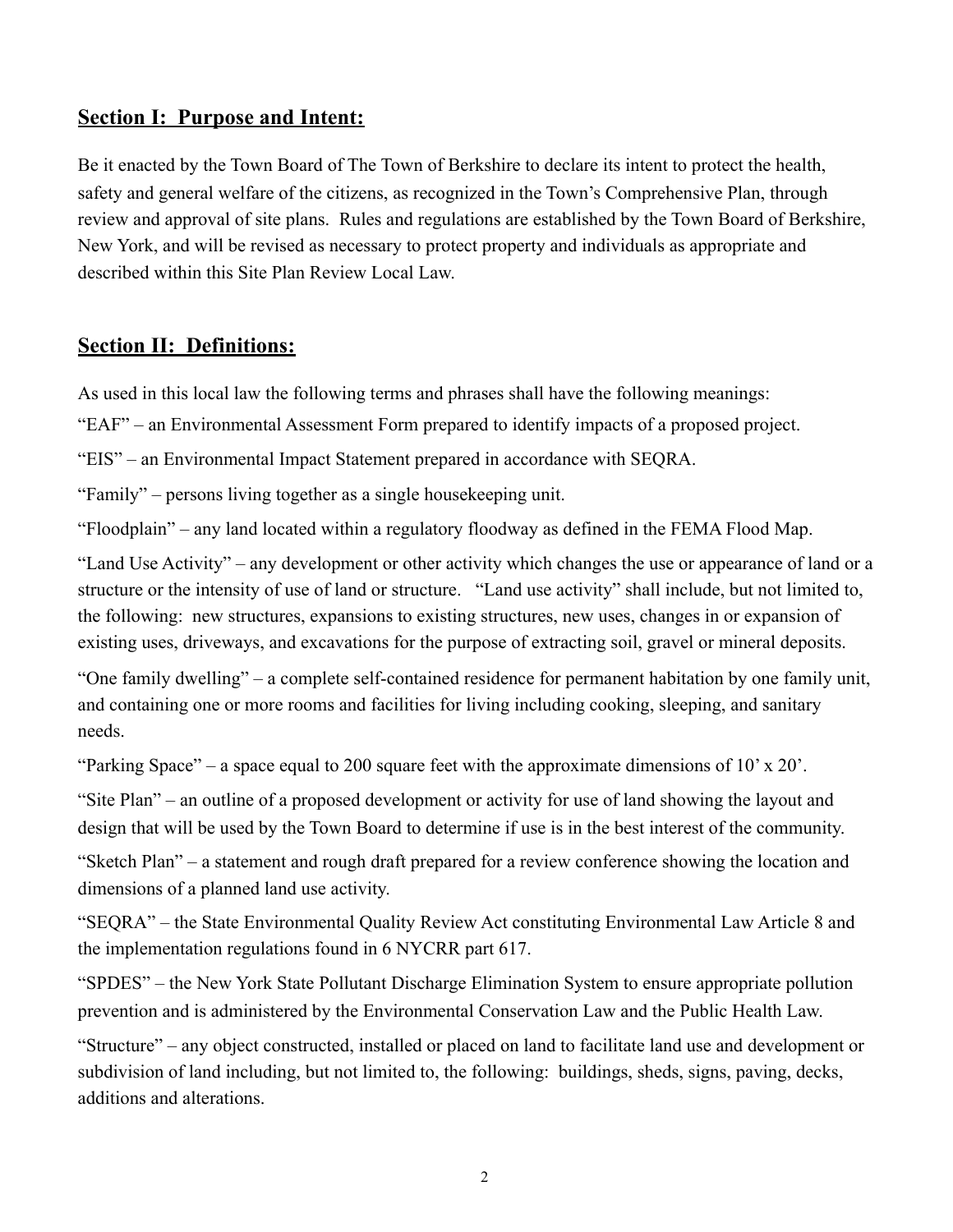"Structure Accessory" – any structure designed to accommodate any accessory use but detached from the principal structure (i.e., garage, etc.).

"SWPPP" – Storm Water Pollution Prevention Plan addresses a facility's pollutants and identifies the Best Management Practices (BMPs) the facility is using to reduce those pollutants in stormwater.

# **Section III: Provisions and Requirements:**

- A. Overview: All changes in land usage require a site plan approval by the Town Board with the exception of those items listed in Section IV, Exclusions. The Town Board relies on support from the Planning Board and Code Enforcement Officer (CEO) when reviewing the application and other documentation and when meeting with the applicant. Site Plan Review offers the town the opportunity to examine design elements, during which time, an assessment will be made to ensure that requests coincide with the Town's Comprehensive Plan and the community's need for a safe and healthy environment.
	- 1. Materials must be provided that outline the site plans for requested activities. A sketch plan conference will be held to allow the applicant to discuss the proposed actions and for the town representatives to advise the applicant of any potential issues or concerns.
	- 2. Applicants for site plan approval should follow the recommended procedures related to the sketch plan conference as hereinafter set forth. Applicants must comply with all other procedures and requirements of this local law.
	- 3. Activities requiring site plan review must have an application submitted to the Town Board to initiate the review process. An application for site plan review shall be accompanied by a fee (see Town of Berkshire Fee Schedule).
	- 4. If the Town determines that the review requires professional assistance during the review process, such professional consultation expenses shall be paid by the applicant.
	- 5. A 239 County review is required in all instances where the property is within five hundred feet (500') of the boundaries of another municipality, or county or state roads or lands, or a farm operation within an agricultural district.
- **B.** Sketch Plan: The intent of such a conference is to enable the applicant to inform the Town Board of their proposal prior to the preparation of a detailed site plan, and for the Town Board, Planning Board and CEO to review the basic design concept, advise the applicant as to potential problems and concerns and to identify specific requirements needed in a final submission. In order to accomplish these objectives, the applicant shall provide the following:
	- 1. Name and address of applicant and the name of the owner if different than applicant. If appropriate, confirmation from the owner will be needed.
	- 2. A completed sketch Plan Review should include the following: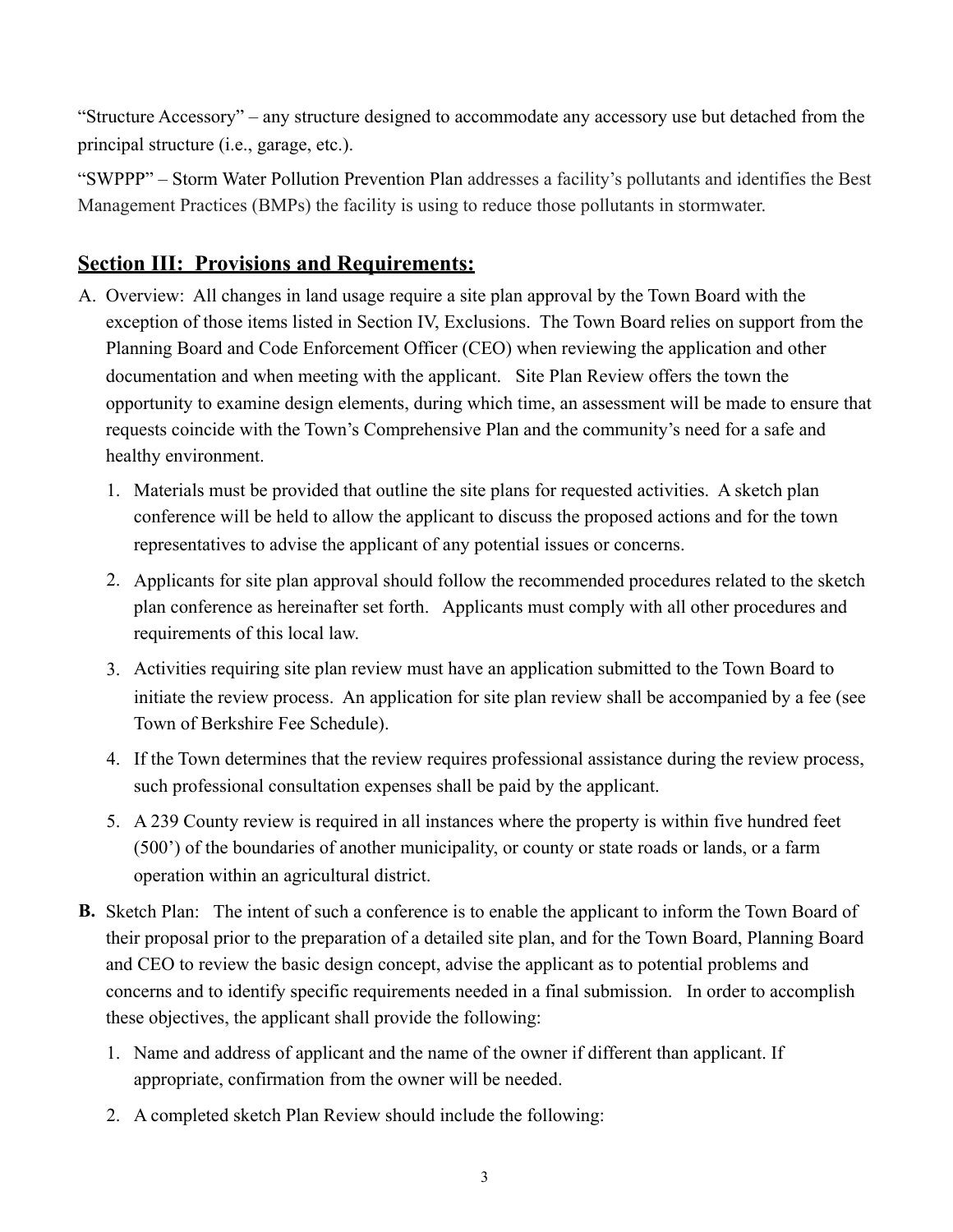- Brief project narrative;
- An area map showing the parcel under consideration for site plan review and all properties, subdivisions, streets, rights of way, easements and other pertinent features within 200 feet of the boundaries;
- A topographic or contour map of adequate scale and detail to show site topography;
- Rough sketch showing the locations and dimensions of the principal and accessory structures;
- Anticipated changes in the existing topography and natural features;
- Existing and proposed vegetation and any other planned feature(s);
- Parking areas;
- Access signs (with descriptions);
- If applicable, measures and features to comply with flood hazard and flood insurance regulations;
- Other information deemed necessary by the Code Enforcement Officer.
- C. Written Site Plan: Following the Sketch Plan Review Meeting, an applicant should submit in writing 6 copies of their purposed Site Plan to the Town Board. That submission shall contain the following information:
	- 1. Map/Drawing with title, including name and address of applicant and person responsible for preparation of such drawing;
	- 2. North arrow, scale and date;
	- 3. Proof of ownership;
	- 4. An estimated project construction schedule;
	- 5. Boundaries of the property plotted to scale;
	- 6. Existing buildings and structures;
	- 7. Total square footage that will be disturbed;
	- 8. Grading and drainage plan showing existing and proposed contours, rock outcrops, depth to bedrock, soil characteristics, watercourses, and wetlands;
	- 9. Location, design, type of construction, proposed use and exterior dimensions of all buildings and structures;
	- 10. Location, design and type of construction of all parking and truck loading areas showing access and egress including all driveways;
	- 11. Provision for pedestrian access, sidewalks, and bike paths, if any;
	- 12. Location of outdoor storage, if any;
	- 13. Location, design and construction materials of all existing or proposed site improvements including drains, culverts, retaining walls and fences;
	- 14. Description of the method of sewage disposal and location, design and construction materials;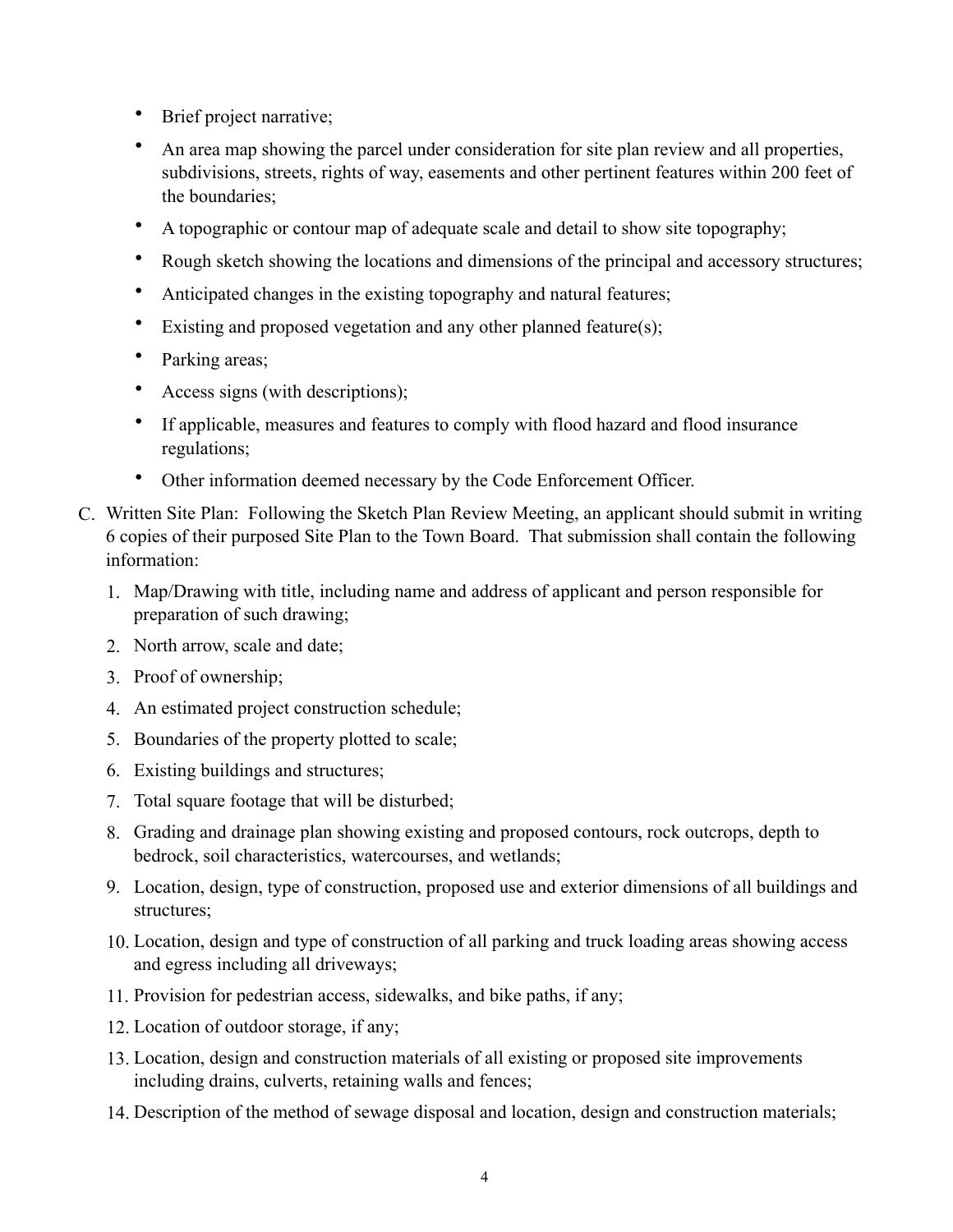- 15. Description of the method of securing potable water and location, design and construction materials;
- 16. Location of fire and other emergency zones, including the location of water sources, if any;
- 17. Location, design and construction materials of all energy distribution and storage facilities, including electrical, gas and solar energy;
- 18. Location, size, design and type of construction of all proposed signs;
- 19. Description of adjacent land uses and location and proposed development of all buffer areas to protect adjacent land use, including existing vegetation covers;
- 20. Owners of adjacent parcels;
- 21. Location, width, and purpose of all existing and proposed easements, right-of-ways, and setbacks;
- 22. Proposed location and design of outdoor lighting;
- 23. Identification of the location and amount of building area proposed for retail sales or similar commercial activity;
- 24. General landscaping plan and planting schedule;
- 25. If appropriate, number of employees anticipated and hours of operation;
- 26. Identification of any permits from other government bodies required for the project's execution;
- 27. Record of application for and status of all necessary permits from other government bodies, and;
- 28. Other elements integral to the proposed development as may be considered necessary in the particular case by the Town Board.
- D. Review Process: During the Sketch Plan Review, the Town Board will ascertain the need to involve other agencies in the project review. Many of these agencies may have purview over processes involved in the project such as the Tioga County Planning Board (239 review as described in Section III, A,5.), the Tioga County Health Department, and the New York State Departments of Transportation or Environmental Conservation.

The Town Board review of the site plan shall include, as appropriate, but is not limited to the following general considerations:

- 1. A suitable location, arrangement, size, design and general site compatibility of building, structures, lighting and signs with neighboring parcels;
- 2. Environmental review as required by SEQRA either as short-form or long-form EAF or a draft EIS;
- 3. Arrangement of vehicular traffic patterns, including intersections, road widths, pavement surfaces (density), dividers and traffic control (may vary depending on the designation of a road location as a town, county or state road);
- 4. Location, arrangement, appearance and sufficiency of off-street parking and loading;
- 5. Arrangement of pedestrian access and circulation, walkway structures, control of intersections with vehicular traffic, overall pedestrian convenience, and sidewalks and bicycle paths, if any;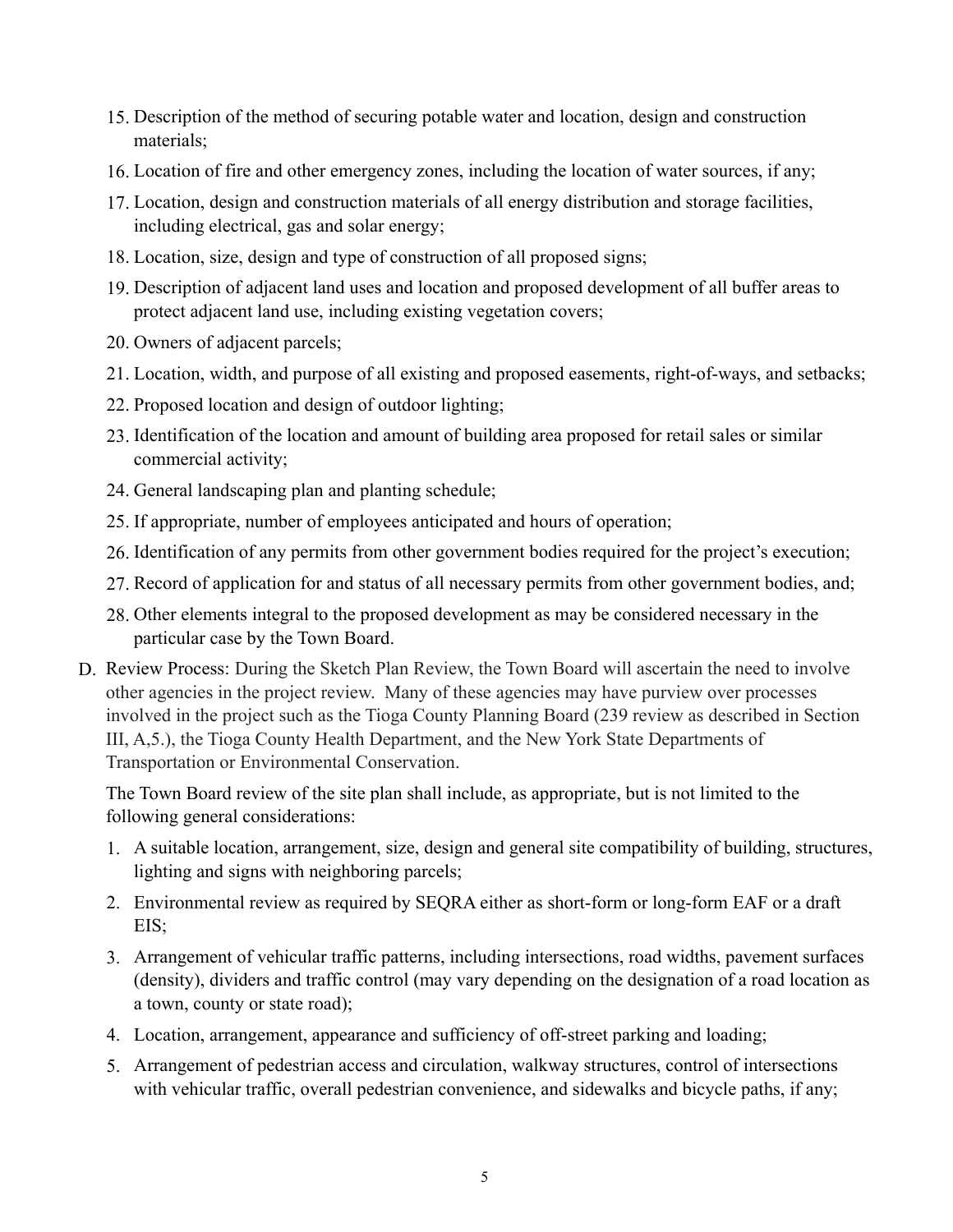- 6. Stormwater and drainage provisions; impacts upon wetlands and watercourses located on, near or within sight of the applicant's lands, including water quality, visual, aesthetic; and identification of all environmental impacts and compliance with floodplain hazard regulations and SPDES. If the area to be disturbed exceeds one acre, then a SWPPP is required;
- 7. Potable water supply and sewage disposal; (The Tioga County Health Department has purview over all sewage disposal plans).
- 8. Type and arrangement of fencing, trees, shrubs and other landscaping constituting a visual and/or noise buffer between the applicant's and neighboring parcels, including the maximum retention of existing vegetation;
- 9. Access for fire and emergency services as well as the provision for a water supply.
- 10. Overall impact on the neighborhood and protection of the peaceful rural aspect of the town including compatibility with the scenic, aesthetic, recreational, wildlife, historic, ecological and natural resources of the Town as stated in the Comprehensive Plan of the Town of Berkshire;
- 11. Appropriate use of and minimal impact on land designated as Agricultural and Farmland Preservation Priority, as stated in the Tioga County Agricultural and Farmland Protection Plan.
- E. Public Hearing & Decision: The Town Board shall conduct a public hearing on the site plan within 62 days of the acceptance by the Town Board of a completed application for site plan review.
	- 1. When required by General Municipal Laws 239L & M, the Town Board shall first refer the site plan package to the Tioga County Planning Board for review. A County review is required in all instances where the property is within five hundred feet (500') of the boundaries of another municipality, or county or state roads or lands, or a farm operation within an agricultural district.
	- 2. The public hearing shall be advertised in the Town's official newspaper at least seven days before the public hearing.
	- 3. The Town Board shall render a decision within 62 days of the public hearing. In its decision the Town Board may approve, approve with modifications, approve with conditions, or disapprove the site plan. The time period in which the Town Board must render its decision can be extended by mutual consent of the applicant and the Town Board.
		- a. Approval. Upon approval of the site plan and payment by the applicant of all fees and reimbursable costs due the Town, the Town Board shall endorse its approval on a copy of the site plan and shall immediately file it and a written statement of approval with the Town Clerk. A copy of the written statement of approval shall be mailed to the applicant by certified mail, return receipt requested.
		- b. Approval with modifications or conditions. The Town Board may conditionally approve the final site plan. A copy of the written statement containing the modifications required by the conditional approval will be mailed to the applicant by certified mail, return receipt required. After adequate demonstration to the Town Board that all conditions have been met and payment by the applicant of all fees and reimbursable costs due the Town, the Town Board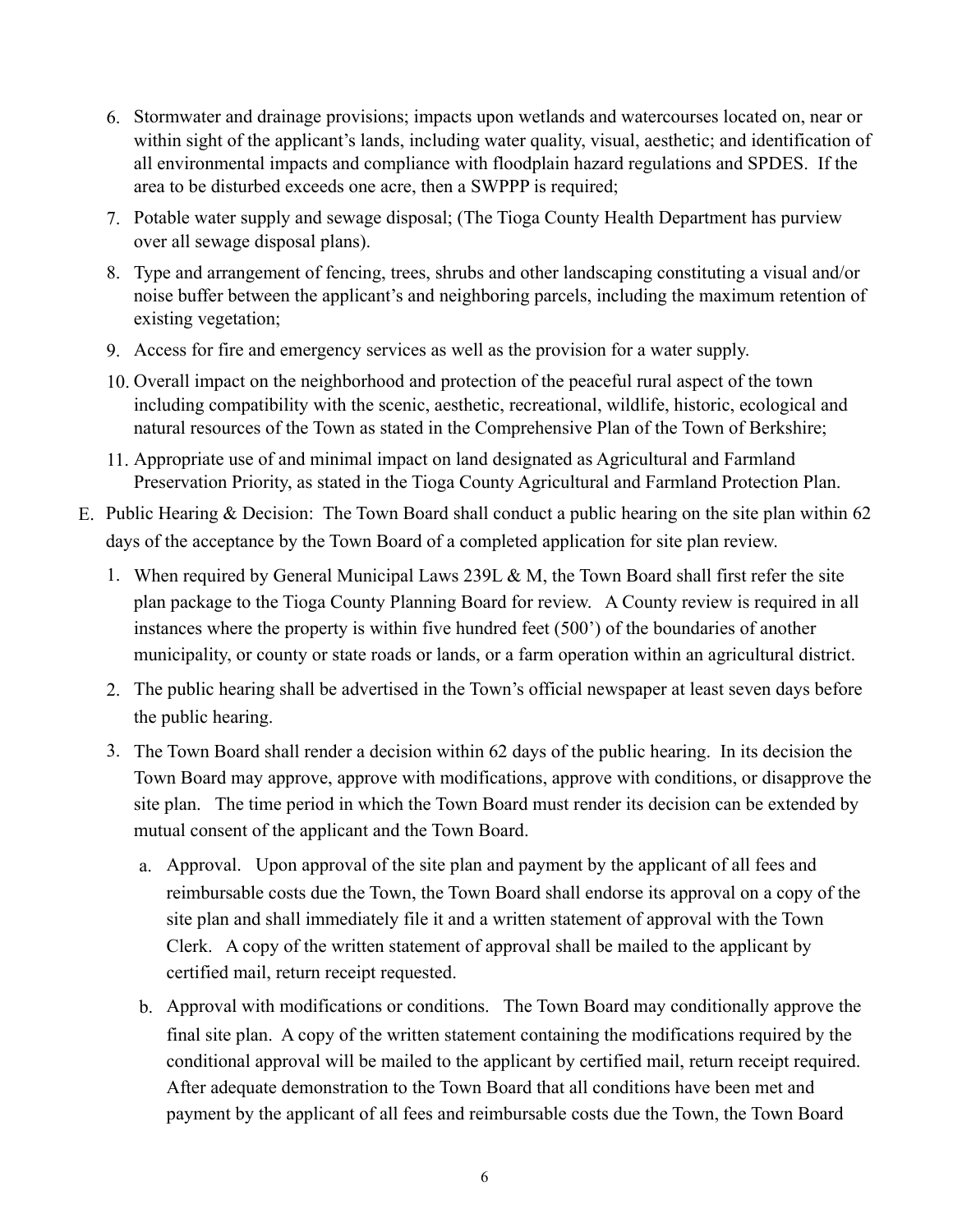shall endorse its approval on a copy of the site plan and shall immediately file it and a written statement of approval with the Town Clerk. A copy of the written statement of approval shall be mailed to the applicant by certified mail, return receipt requested.

- c. Disapproval. Upon disapproval of the site plan, the decision of the Town Board shall immediately be filed with the Town Clerk and a copy thereof mailed to the applicant by certified mail, return receipt requested, along with the Town Board's reasons for disapproval.
- d. Expirations and Extensions:
	- i. Site plan approval shall expire one year after the date of the final approval if actual construction has not begun. Actual construction is defined as the placing of construction materials in their permanent position fastened in a permanent manner, except that where a basement or cellar is being excavated such whereas such excavation shall be deemed to be actual construction.
	- ii. The Town board may, upon the applicant's written request made at least 30 days prior to the expiration of the initial one-year approval, grant an extension of time within which to implement the site plan provided the applicant has made reasonable efforts to implement the site plan within the original one-year period, and further provide that no such extension shall exceed one year. No further extensions shall be permitted.
	- iii. An applicant whose site plan has expired may reapply and submit payment of all fees and reimbursable costs due the Town.

#### **Section IV: Exclusions**

Any new land use activity requires a site plan approval by the Town Board with the exception of the following:

- A. General farming used in State approved agricultural districts.
- B. Construction of one family dwellings and ordinary accessory structures, and related land use activities on an otherwise undeveloped parcel.
- C. One-time building addition under 500 square feet to any existing establishment.
- D. Ordinary repair or maintenance to existing structures or uses.
- E. Landscaping or grading which is not intended to be used in connection with a land use reviewable under the provisions of this local law.

#### **Section V: Administration and Enforcement**

A. The Town Board, Planning Board, and Town Code Enforcement Officer (CEO) will review applications and coordinate meetings to discuss and review submittals for site plan review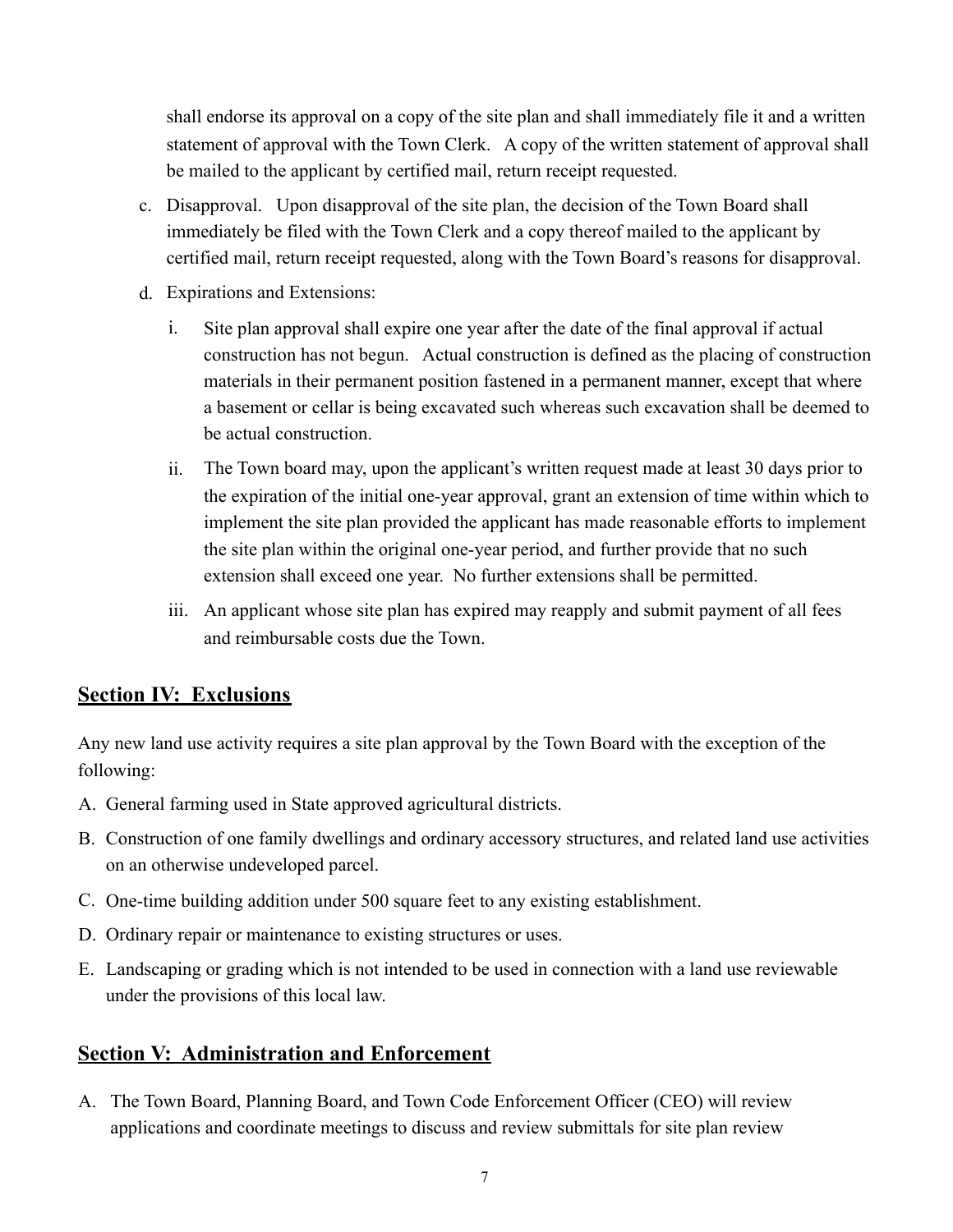requirements.

- **B.** The Town Board is the lead agency and will conduct a review of the plans and work with the applicant to resolve any difference and will hold a public hearing to allow the community to provide input on site plan land use. They will make a decision to either approve, approve with modification or condition, or disapprove.
- C. The enforcement officer shall be the CEO and is responsible for the overall inspection of site improvements including coordination with the Town Board and other officials and agencies, as appropriate.

## **Section VI: Enforcement Procedure**

- A. Site development or disturbance cannot proceed until a site plan review is approved and a building permit is issued.
- B. In case of any violation or threatened violation of any of the provisions of this local law, the Town may institute any appropriate action or proceedings to prevent such unlawful erection, structural alteration, reconstruction, occupancy of such building, structure or land, or to prevent any illegal act, conduct, business or use in or about such premises.
- C. The Code Enforcement Officer is hereby granted administrative authority and responsibility to terminate any violation of this local law by posting a Stop Work Order on the premises wherein the violation has occurred. The Stop Work Order shall serve notice to the owner, builder, developer, agent and/or any other individual or business on the premises that all such action specified on the Stop Work Order must be terminated immediately. In the absence of the CEO, the Town Supervisor may issue this order. If all provisions of this local law together with other conditions specified by the Code Enforcement Officer are met, the Town Board or Code Enforcement Officer may authorize the termination of the Stop Work Order.

# **Section VII: Reference**

- A. NYS Town Law 274 Site Plan Review
- B. NYS General Municipal Law 239 (https://www.nysenate.gov/legislation/laws/GMU/239-M) (https:// www.nysenate.gov/legislation/laws/GMU/239-L)
- C. NYS DEC SEQR (https://www.dec.ny.gov/permits/357.html)
- D. NYS DEC SWPPP
- E. Town of Berkshire Building Construction and Enforcement Law
- F. Town of Berkshire Comprehensive Plan
- G. Tioga County Ag and Farmland Protection Plan (https://www.tiogacountyny.com/media/5557/tioga-